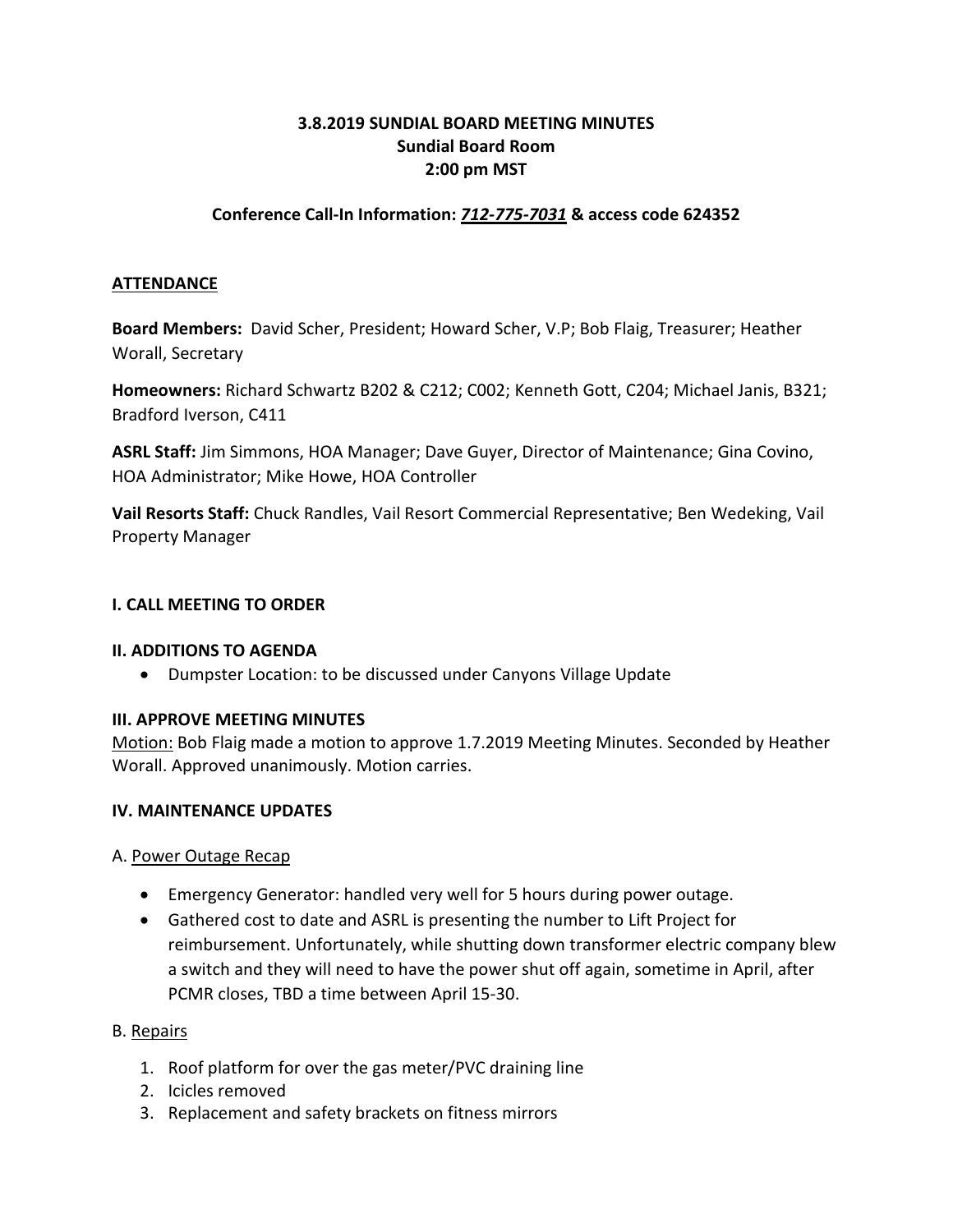- 4. HVAC repairs as needed
- 5. Board phone line repaired
- 6. Snow Removal
- 7. Certified Fire coming to inspect sprinklers, \$3,000
- 8. Garage gate being repaired
- 9. Replacement of water valves hot/cold domestic and hot/cold boiler, corroded due to the hard mineral based water.
	- Replace as needed. Dave Guyer will inspect all 150 rooms (4 valves per room), to see what ones need to be replaced this year. Moving forward an inspection will happen every year. \$400 each valve replacement.
	- Dave Guyer will look into a floor by floor retro fit, so whole building doesn't need to have water shut off, only one particular floor.
	- Exhaust fans in the bathrooms all working properly

# C. Special Projects

- 1. 2019 Spring Projects:
	- a. Patio floors caulked, sealed and painted
	- b. Final, Phase 3 Exterior Painting steel columns/patio log rails back side of Bldg. B, facing Vintage homes
	- c. Archway Ceiling Repair
	- d. New Light in Archway
- 2. Swallow Prevention
	- Option 2 decided: maintenance technicians will monitor and spray down the nests as they're trying to build in Spring. Jet water pack sprays 25 feet; purchase for \$290.
- 3. French Drain and Bocce Ball court
- 4. Building Control System, Trane & JCI: \$99,000 estimate. Rewiring and a new computer system- cloud based. Installation takes between 4-6 weeks. Cost will be allocated in 2019 project budget. Phase approach: starting with chiller, cooling towers and then boiler… Discussion if HOA should wait until it actually breaks.

## **V. FINANCIAL UPDATES**

- A. 2019 Proposed Financial Budget
	- 4% dues increase
	- Within 30 days' budget will be finalized
- B. Monthly Financial Review
	- Capital Reserve investment fund has earned in 3 months \$5,000 providing incremental income
	- Year to date \$10,500 excessive revenues over expenses. Factors for this is:
		- $\circ$  \$4,000 not budgeted that was used on window washing, will be in 2019 fiscal budget